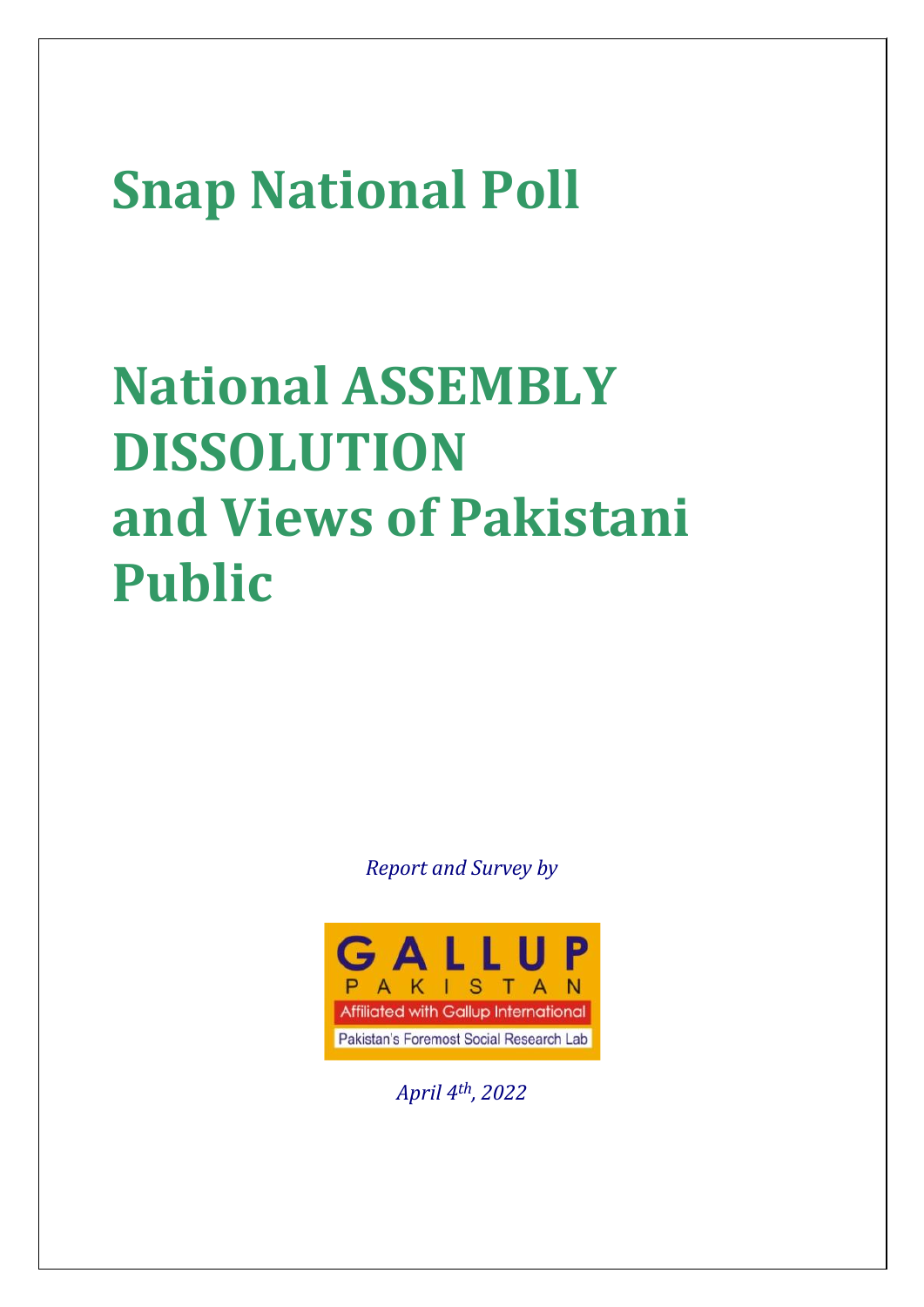

## **Table of Contents:**

## **PART 1: FINDINGS**

## **Topic 1: Opinion regarding the dissolution of National Assembly**

Item 1.1: Prime Minister Imran Khan has dissolved the national assembly and announced new elections. Do you support or oppose this move?

## **Topic 2: Why is Pakistan's opposition seeking PM Imran Khan's removal?**

Item 2.1: Imran Khan says that the move to oust his government is a result of a foreign conspiracy. On the other hand, opposition says no foreign conspiracy is being hatched but Imran Khan's government has not been able to provide relief to the people and inflation has risen so it is necessary to remove them. Do you think Imran Khan is being ousted because of inflation or because of foreign conspiracies?

## **Topic 3: Perception about the performance of PTI government**

Item 4.1: Imran Khan ruled for 3.5 years. Are you satisfied with the performance of their government or not satisfied?

## **Topic 4: America is a friend of Pakistan or enemy?**

Item 5.1: Some people think that America is a friend of Pakistan, and some people think it is an enemy. what is your opinion?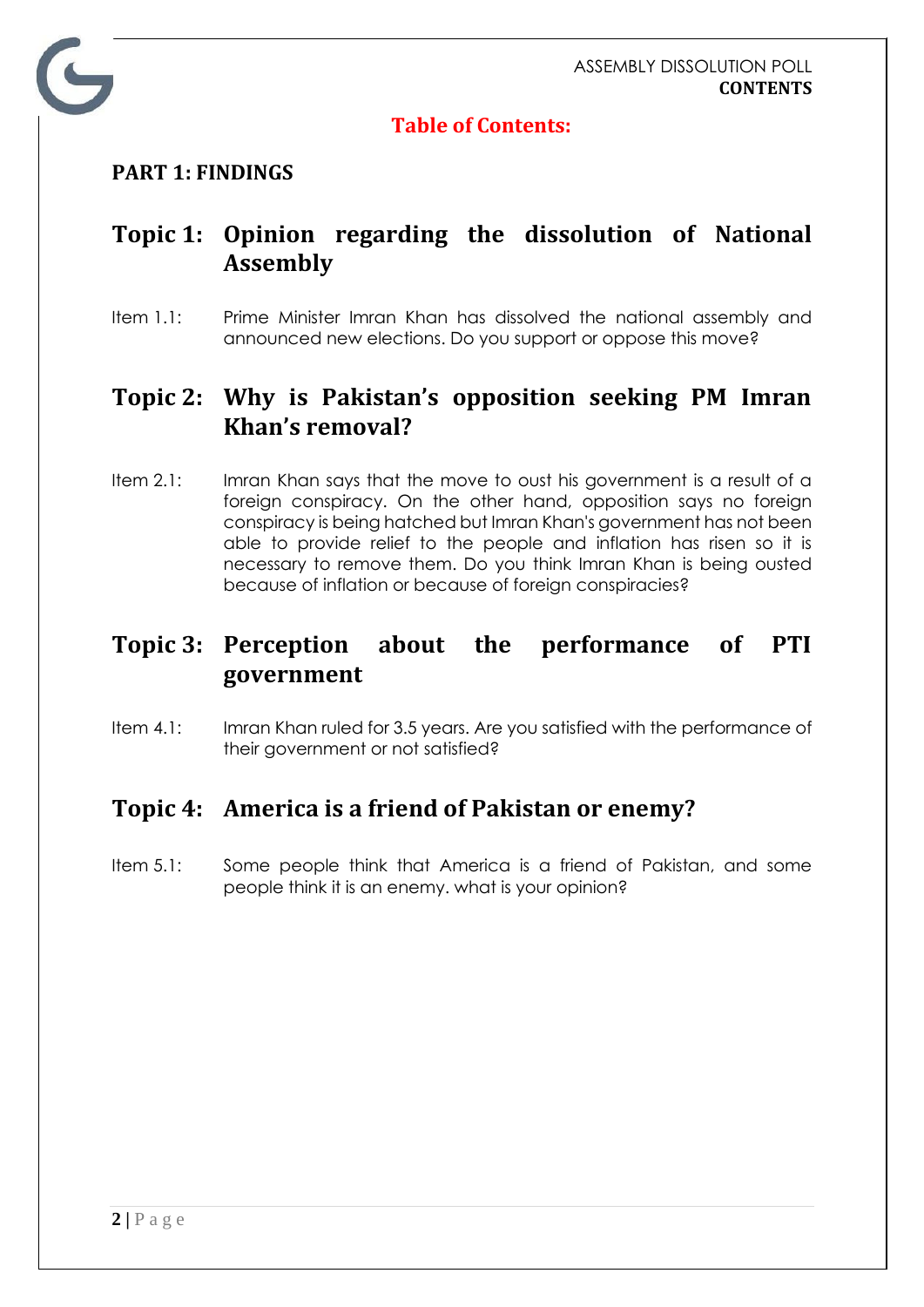#### ASSEMBLY DISSOLUTION POLL **CONTENTS**

**Disclaimer:** Gallup Pakistan has conducted this poll according to the ESOMAR Code of Ethics and internationally recognized principles of scientific polling. The results in this Report do not represent views held by the authors or Gallup Pakistan. The results only represent public opinion, computed on the basis of views expressed by anonymous respondents selected through the procedure outlined in the Methodology section of this Report.

**Gallup Pakistan has provided this data in the public interest and gratis. It cannot be held liable, contractually or otherwise, to the users of this data**

C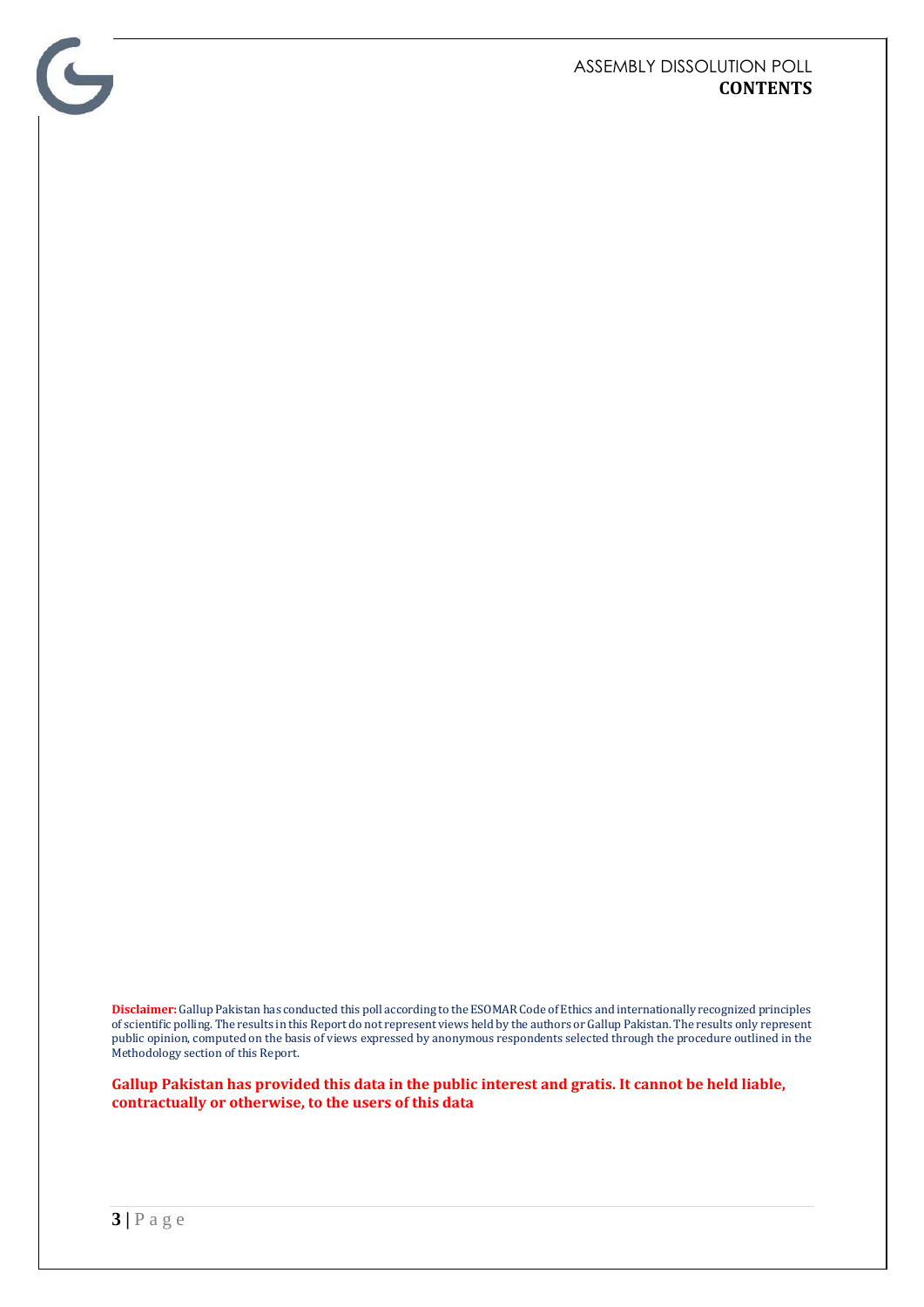# **TOPIC 1**

# **Opinion regarding the dissolution of National Assembly**

This Topic has 1 item. Key Findings and Statistical Analysis are provided ahead in this section

C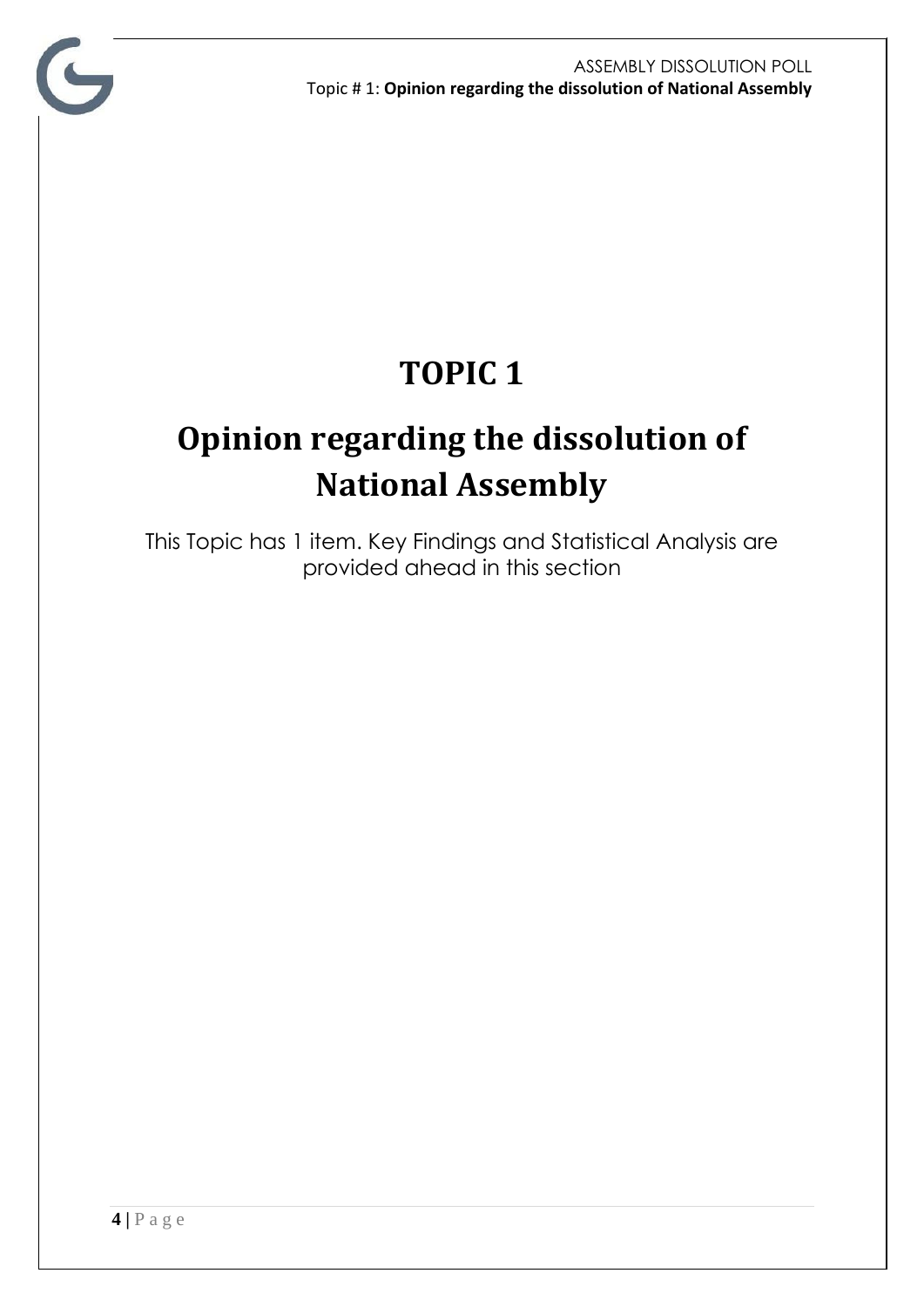# **Item 1.1: Key Finding**

Question: **Prime Minister Imran Khan has dissolved the national assembly and announced new elections. Do you support or oppose this move?**



**Source:** Powered by Gallup Pakistan, April 03, 2022 – April 04, 2022

**Q.** وزیر اعظم عمران خان نے اسمبلی ختم کر کے نئے الیکشن کا اعالن کردیا ہے, کیا آپ اس اقدام کی مخالفت کرتے ہیں یا حمایت؟ حمایت <u>1</u> مخالفت 2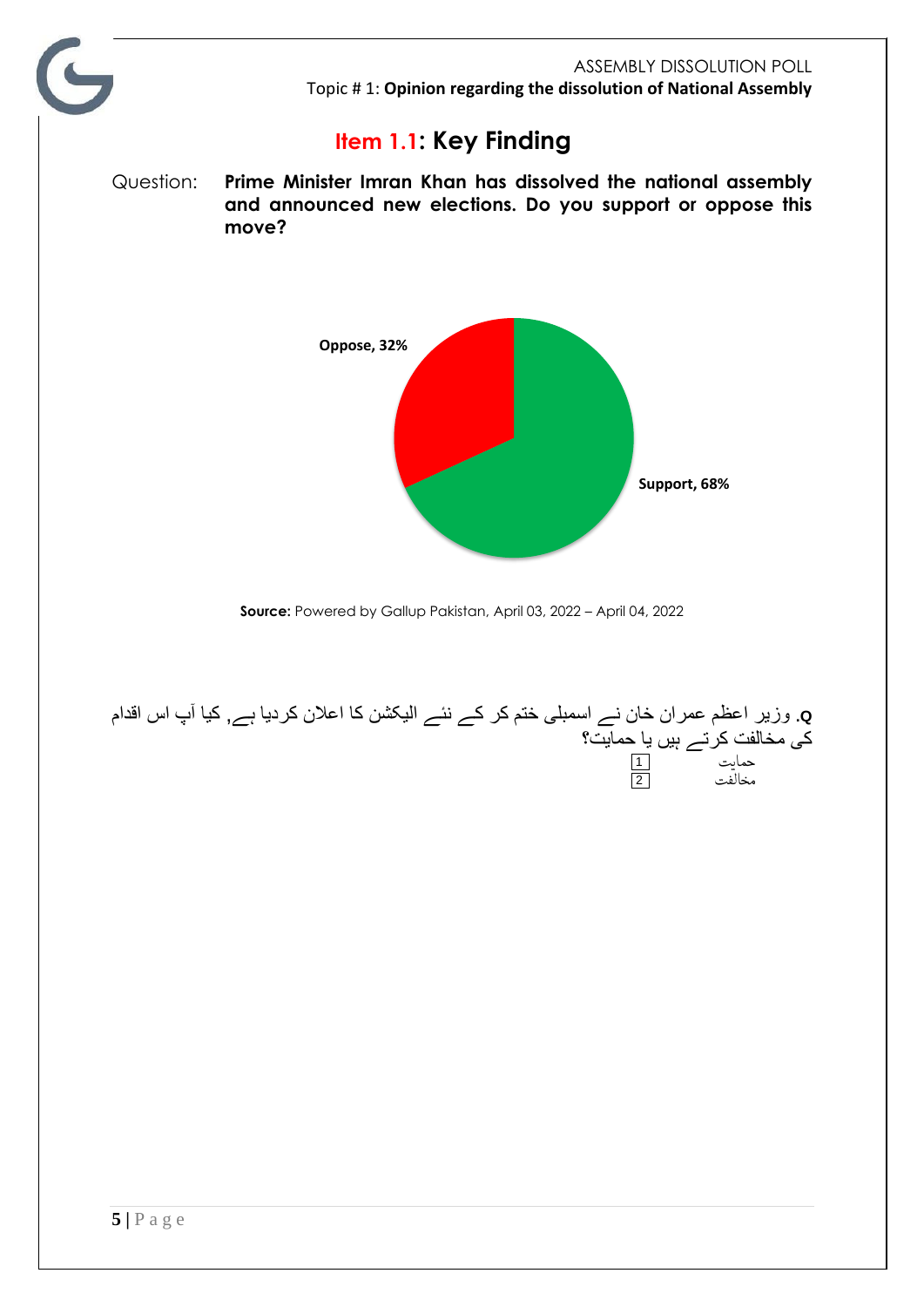

# **Item 1.1: Statistical Analysis**

### Question: **Prime Minister Imran Khan has dissolved the national assembly and announced new elections. Do you support or oppose this move?**

|                                |            | <b>Support</b> | <b>Oppose</b> |
|--------------------------------|------------|----------------|---------------|
| <b>All Pakistan Average</b>    |            | 68%            | 32%           |
| <b>Gender</b>                  |            |                |               |
|                                | Male       | 68%            | 32%           |
|                                | Female     | 71%            | 29%           |
| <b>Province</b>                |            |                |               |
|                                | Punjab     | 66%            | 34%           |
|                                | Sindh      | 69%            | 31%           |
|                                | <b>KPK</b> | 78%            | 22%           |
| <b>Future Voting Intention</b> |            |                |               |
|                                | PTI        | 95%            | 5%            |
|                                | PML-N      | 44%            | 56%           |
|                                | <b>PPP</b> | 50%            | 50%           |

**Source:** Powered by Gallup Pakistan, April 03, 2022 – April 04, 2022

• *Sample size was small in Balochistan and therefore disaggregation of result for Balochistan is not statistically significant*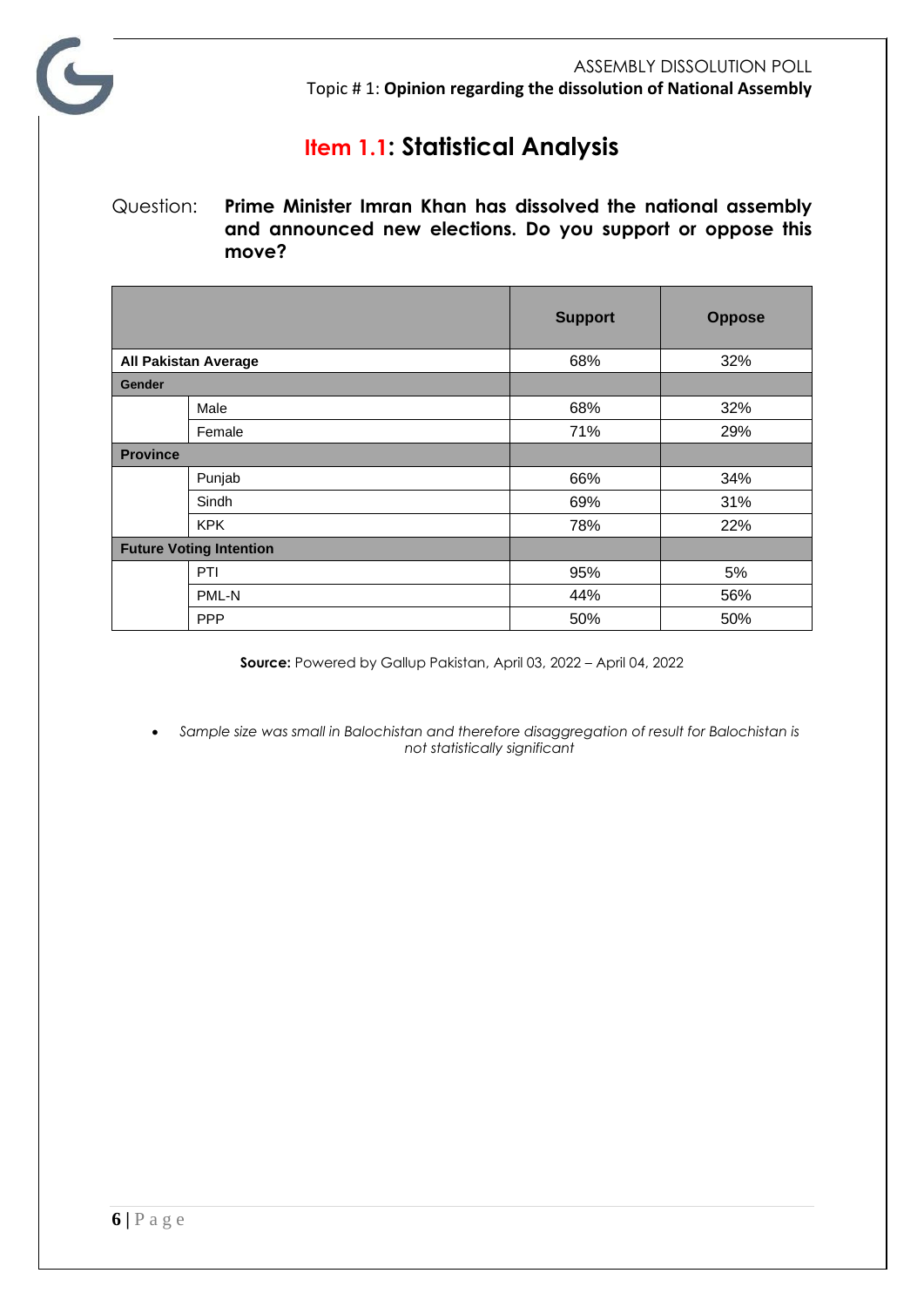

# **Why is Pakistan's opposition seeking PM Imran Khan's removal?**

This Topic has 1 item. Key Findings and Statistical Analysis are provided ahead in this section

C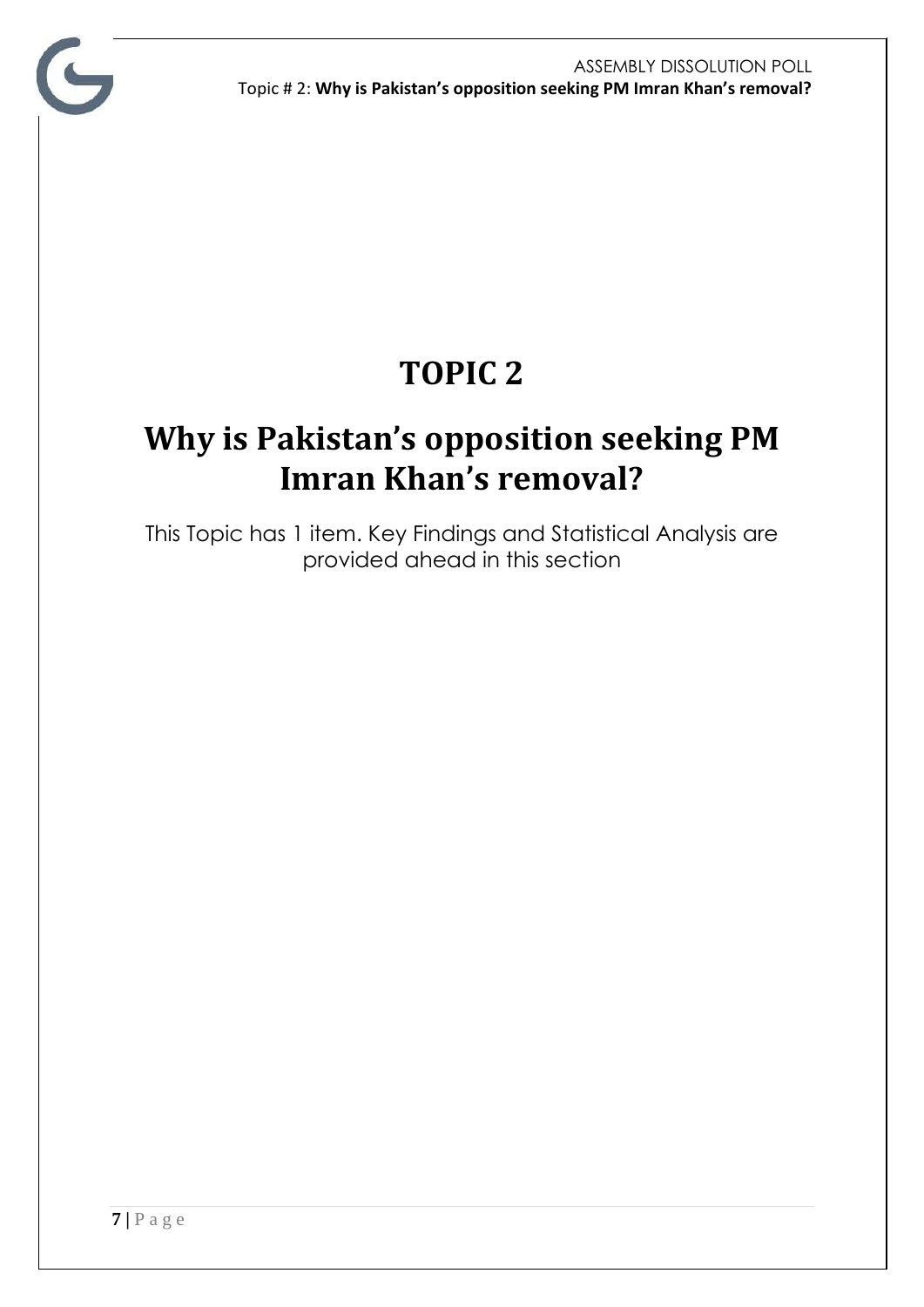### ASSEMBLY DISSOLUTION POLL Topic # 2: **Why is Pakistan's opposition seeking PM Imran Khan's removal?**

**[BLANK PAGE]**

 $\mathbf{G}$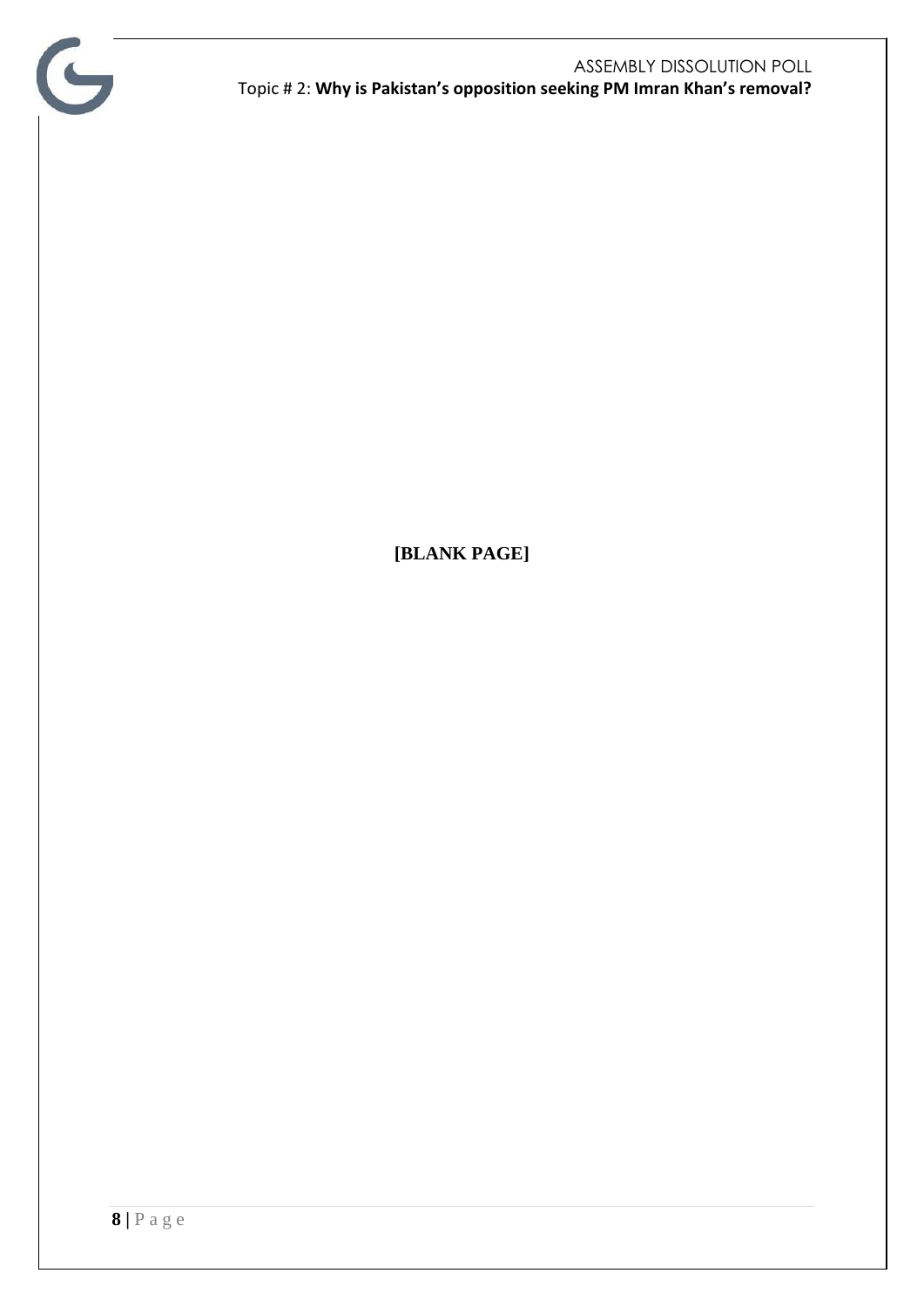## **Item 2.1: Key Finding**

Question: **Imran Khan says that the move to oust his government is a result of a foreign conspiracy. On the other hand, opposition says no foreign conspiracy is being hatched but Imran Khan's government has not been able to provide relief to the people and inflation has risen so it is necessary to remove them. Do you think Imran Khan is being ousted because of inflation or because of foreign conspiracies?**



**Source:** Powered by Gallup Pakistan, April 03, 2022 – April 04, 2022

**Q.** عمران خان کا کہنا ہے کہ ان کی حکومت کو گرانے کے لئے بین االقوامی سازش کی جا رہی ہے۔ اپوزیشن کا کہنا ہے کوئی سازش نہیں ہو رہی بلکہ عمران خان کی حکومت عوام کو ریلیف نہیں پہنچا سکی اور مہنگائی زیادہ ہو گئی ہے اس لیے ان کو نکالنا ضروری ہے۔ آپ کے خیال سے مہنگائی کی وجہ سے عمران خان کو نکال ہے رہا ہے یا بیرون ممالک کی سازش کی وجہ سے ؟ جہسے 1 مہنگا ئی کیو ׇ֦֚֘֝ بیرون ممالک کی جانب <u>سے</u>سازش کی *و*جه سے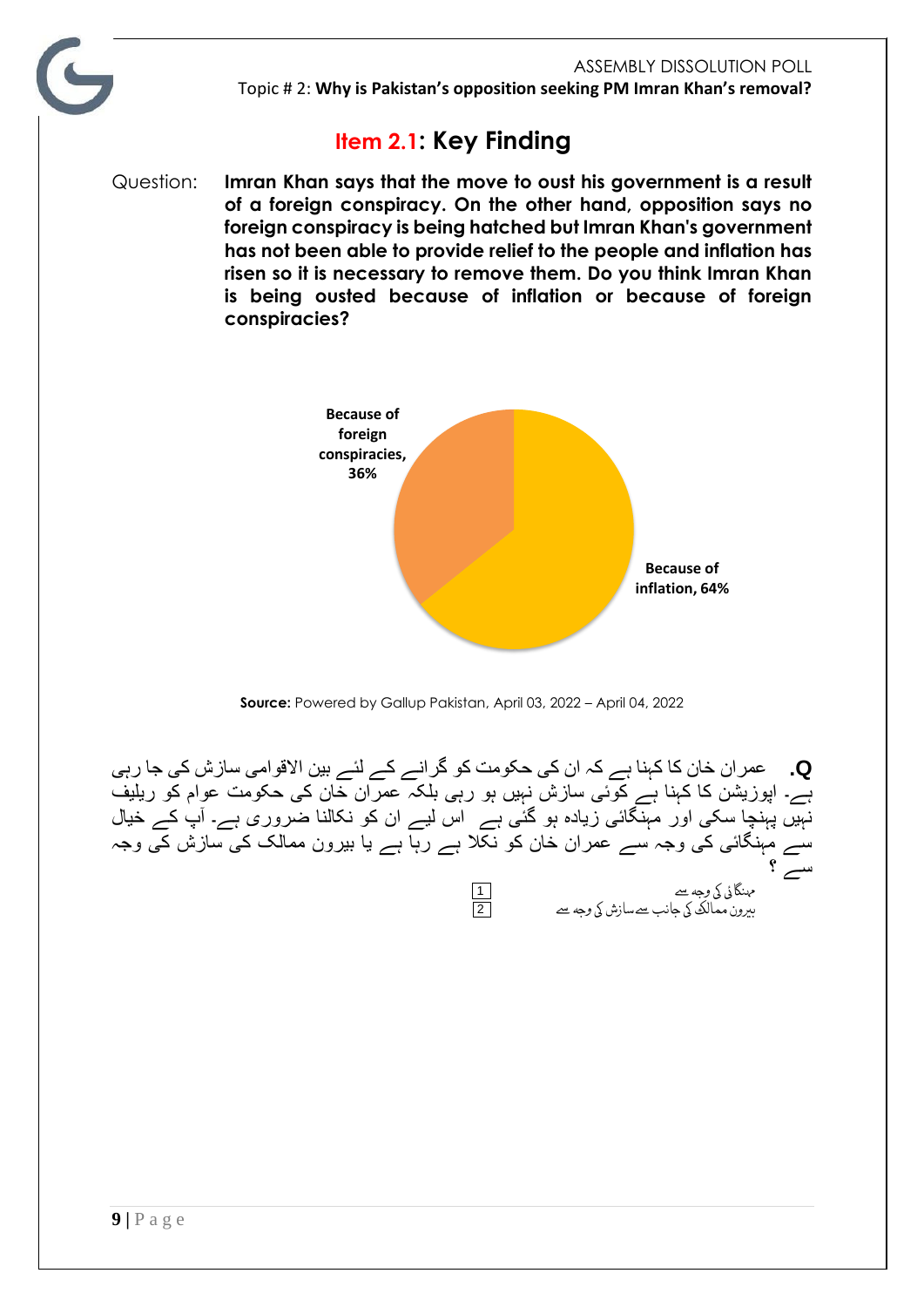

Topic # 2: **Why is Pakistan's opposition seeking PM Imran Khan's removal?**

# **Item 2.1: Statistical Analysis**

Question: **Imran Khan says that the move to oust his government is a result of a foreign conspiracy. On the other hand, opposition says no foreign conspiracy is being hatched but Imran Khan's government has not been able to provide relief to the people and inflation has risen so it is necessary to remove them. Do you think Imran Khan is being ousted because of inflation or because of foreign conspiracies?**

|                                |            | <b>Because of</b><br>inflation | <b>Because of</b><br>foreign<br>conspiracies |
|--------------------------------|------------|--------------------------------|----------------------------------------------|
| <b>All Pakistan Average</b>    |            | 64%                            | 36%                                          |
| <b>Gender</b>                  |            |                                |                                              |
|                                | Male       | 64%                            | 36%                                          |
|                                | Female     | 68%                            | 32%                                          |
| <b>Province</b>                |            |                                |                                              |
|                                | Punjab     | 62%                            | 38%                                          |
|                                | Sindh      | 74%                            | 26%                                          |
|                                | <b>KPK</b> | 59%                            | 41%                                          |
| <b>Future Voting Intention</b> |            |                                |                                              |
|                                | PTI        | 27%                            | 73%                                          |
|                                | PML-N      | 94%                            | 6%                                           |
|                                | <b>PPP</b> | 79%                            | 21%                                          |

**Source:** Powered by Gallup Pakistan, April 03, 2022 – April 04, 2022

• *Sample size was small in Balochistan and therefore disaggregation of result for Balochistan is not statistically significant*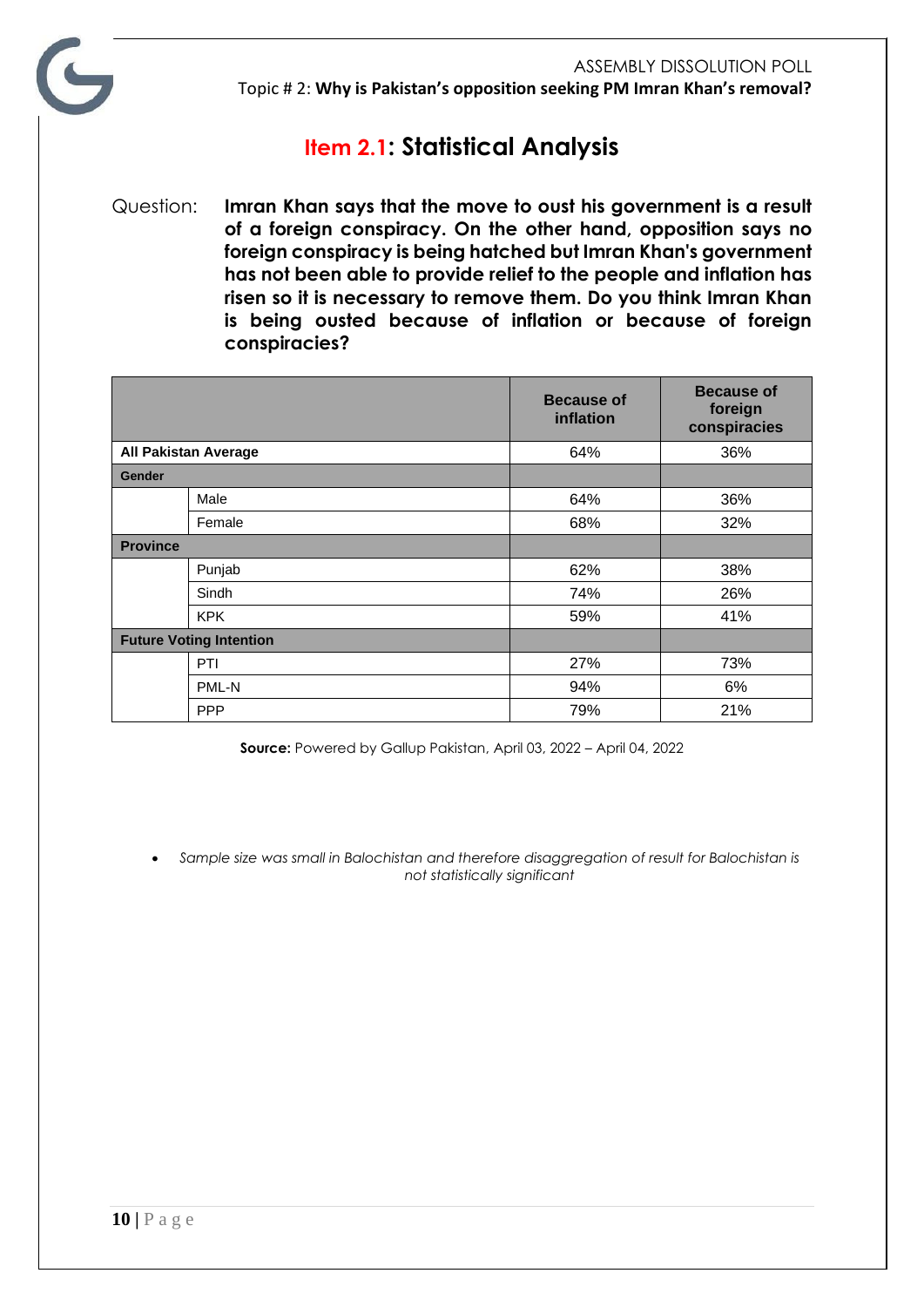ASSEMBLY DISSOLUTION POLL Topic # 3: **Perception about the performance of PTI government**

# **TOPIC 3**

# **Perception about the performance of PTI government**

This Topic has 1 item. Key Findings and Statistical Analysis are provided ahead in this section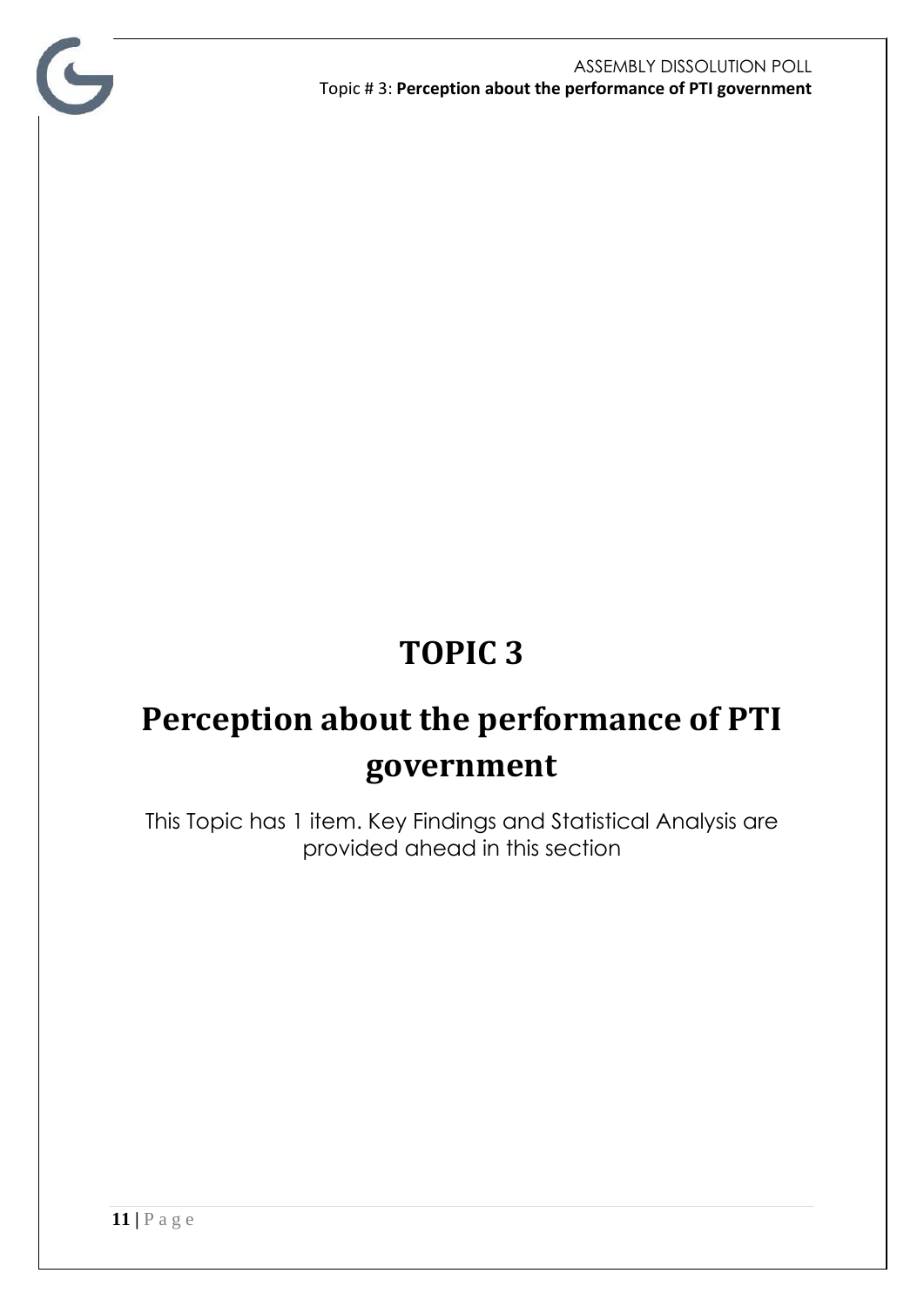# $\mathbf G$

ASSEMBLY DISSOLUTION POLL Topic # 3: **Perception about the performance of PTI government**

**[BLANK PAGE]**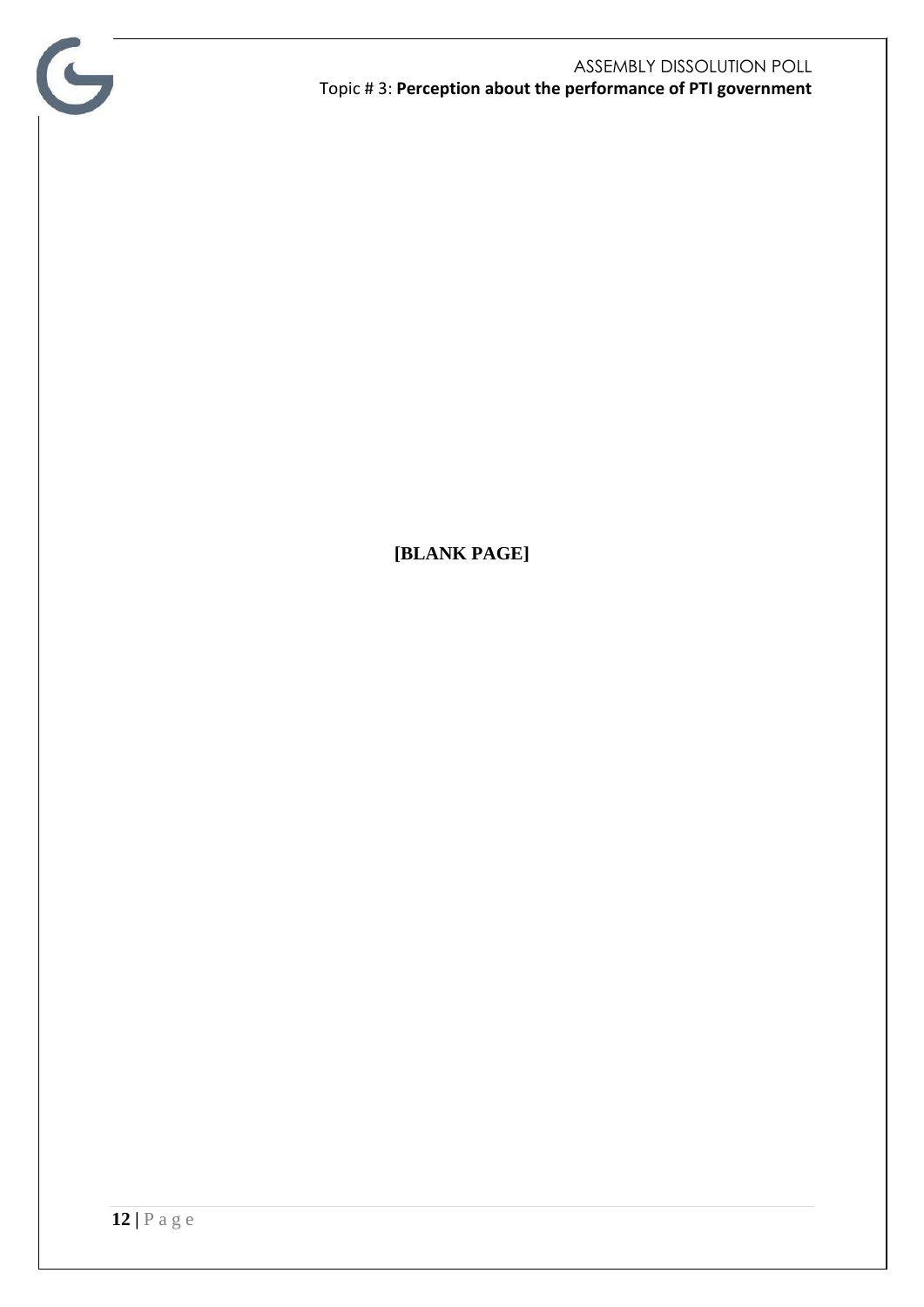

## **Item 4.1: Key Finding**

Question: **Imran Khan ruled for 3.5 years. Are you satisfied with the performance of their government or not satisfied?**



**Source:** Powered by Gallup Pakistan, April 03, 2022 – April 04, 2022

| a. عمران خان نے 3.5 سال حکومت کی۔ کیا آپ ان کی کارکردگی سے مطمئن ہیں یہ غیر مطمئن |                                        |  |
|-----------------------------------------------------------------------------------|----------------------------------------|--|
|                                                                                   | ٻيں ؟                                  |  |
|                                                                                   | غیرمطمئن ہیں ہے <u>=1</u><br>مطمئن ہیں |  |
|                                                                                   |                                        |  |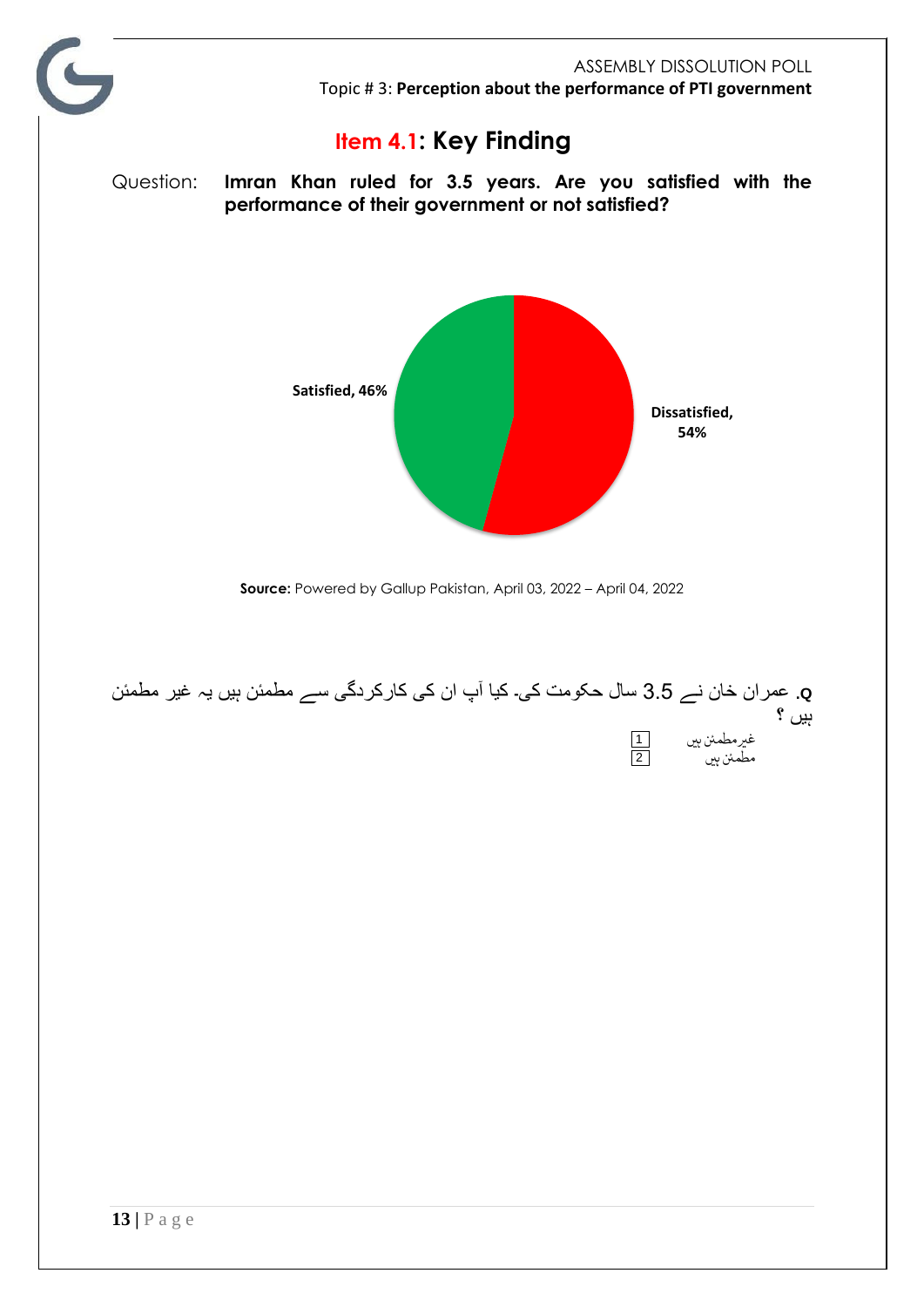

# **Item 4.1: Statistical Analysis**

### Question: **Imran Khan ruled for 3.5 years. Are you satisfied with the performance of their government or not satisfied?**

|                                |            | <b>Dissatisfied</b> | <b>Satisfied</b> |
|--------------------------------|------------|---------------------|------------------|
| <b>All Pakistan Average</b>    |            | 54%                 | 46%              |
| <b>Gender</b>                  |            |                     |                  |
|                                | Male       | 54%                 | 46%              |
|                                | Female     | 53%                 | 47%              |
| <b>Province</b>                |            |                     |                  |
|                                | Punjab     | 55%                 | 45%              |
|                                | Sindh      | 57%                 | 43%              |
|                                | <b>KPK</b> | 40%                 | 60%              |
| <b>Future Voting Intention</b> |            |                     |                  |
|                                | PTI        | 6%                  | 94%              |
|                                | PML-N      | 95%                 | 5%               |
|                                | <b>PPP</b> | 80%                 | 20%              |

**Source:** Powered by Gallup Pakistan, April 03, 2022 – April 04, 2022

• *Sample size was small in Balochistan and therefore disaggregation of result for Balochistan is not statistically significant*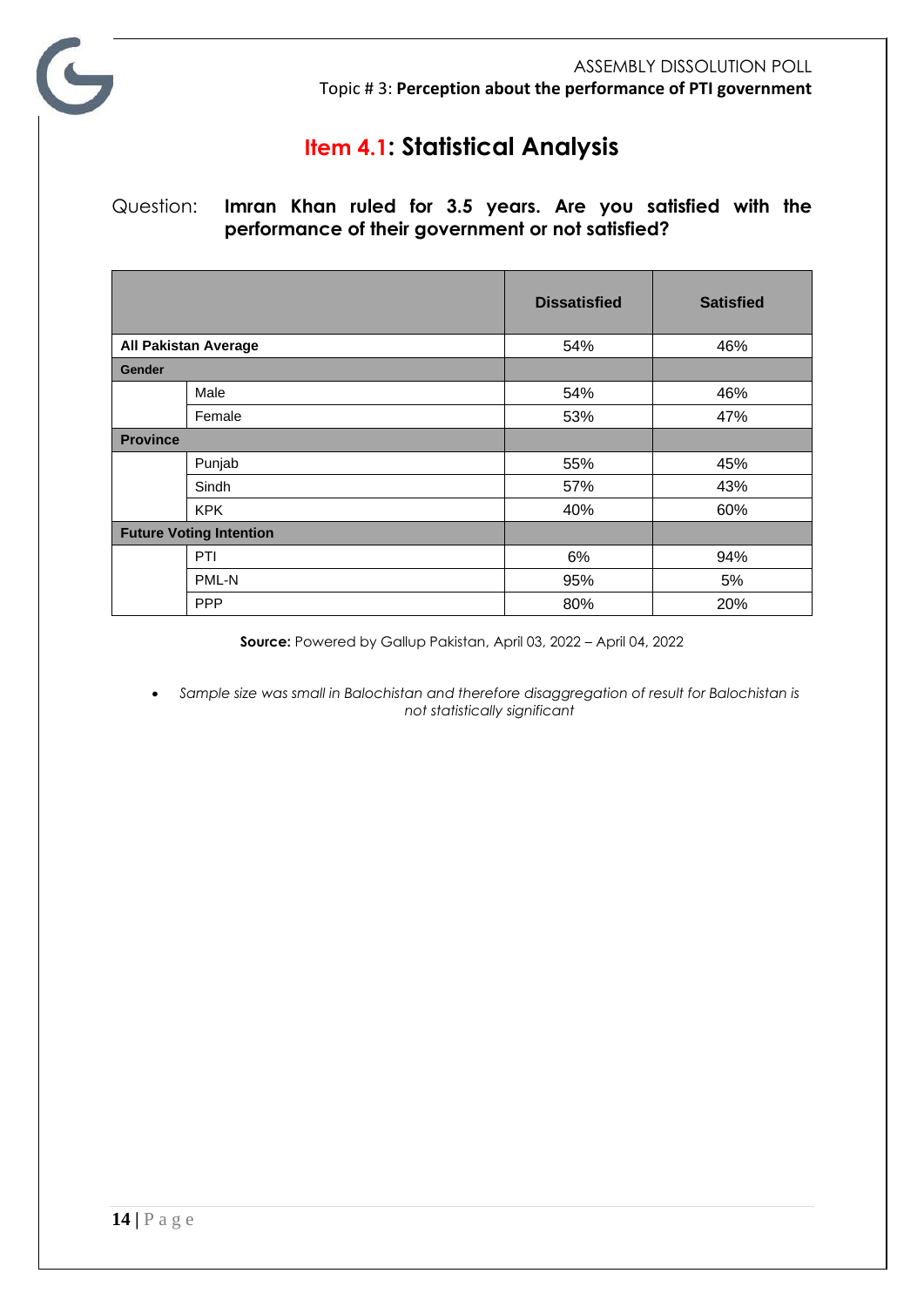ASSEMBLY DISSOLUTION POLL Topic # 4: **America is a friend of Pakistan or enemy?**

# **TOPIC 4**

# **America is a friend of Pakistan or enemy?**

This Topic has 1 item. Key Findings and Statistical Analysis are provided ahead in this section

C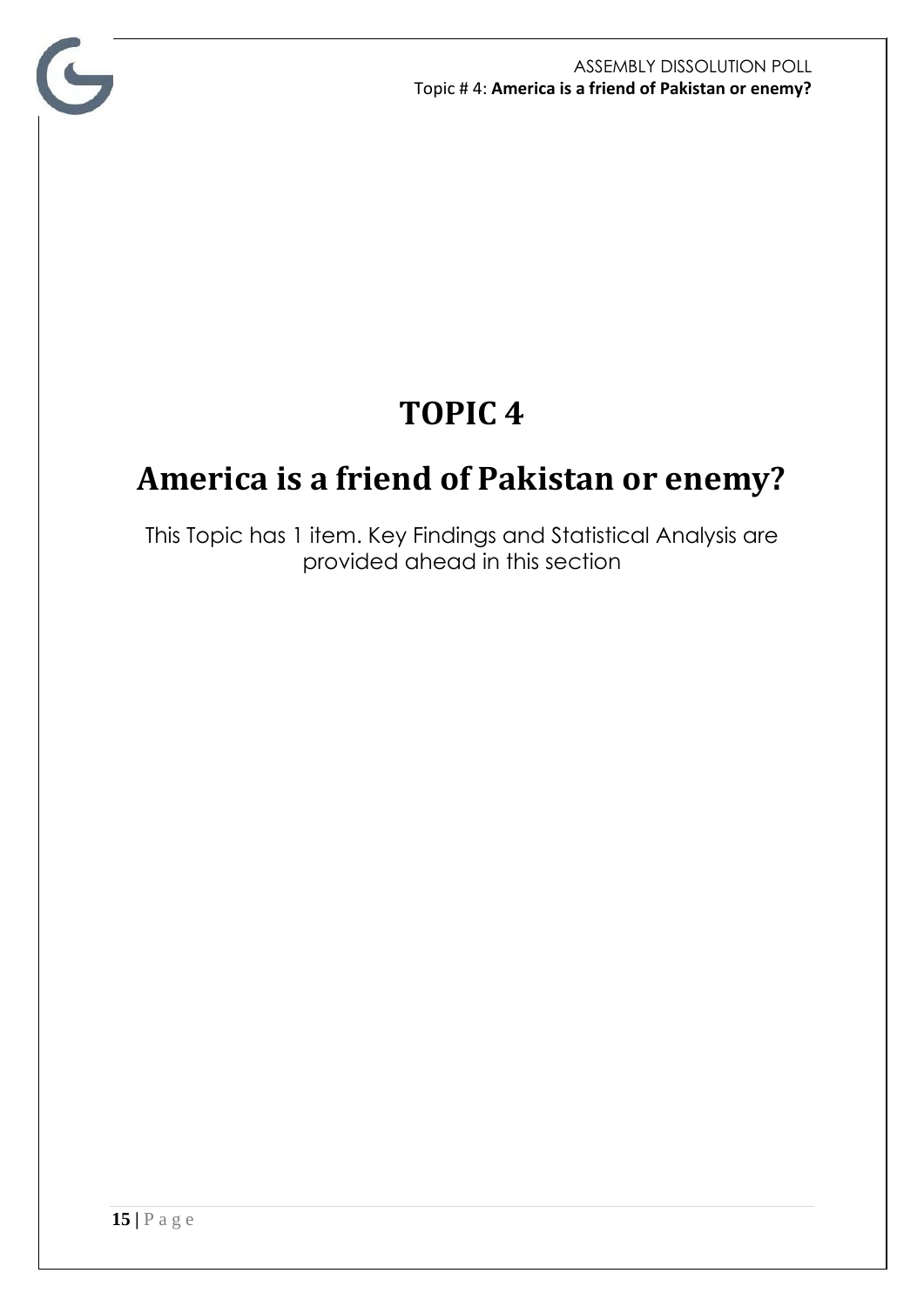

ASSEMBLY DISSOLUTION POLL Topic # 4: **America is a friend of Pakistan or enemy?**

**[BLANK PAGE]**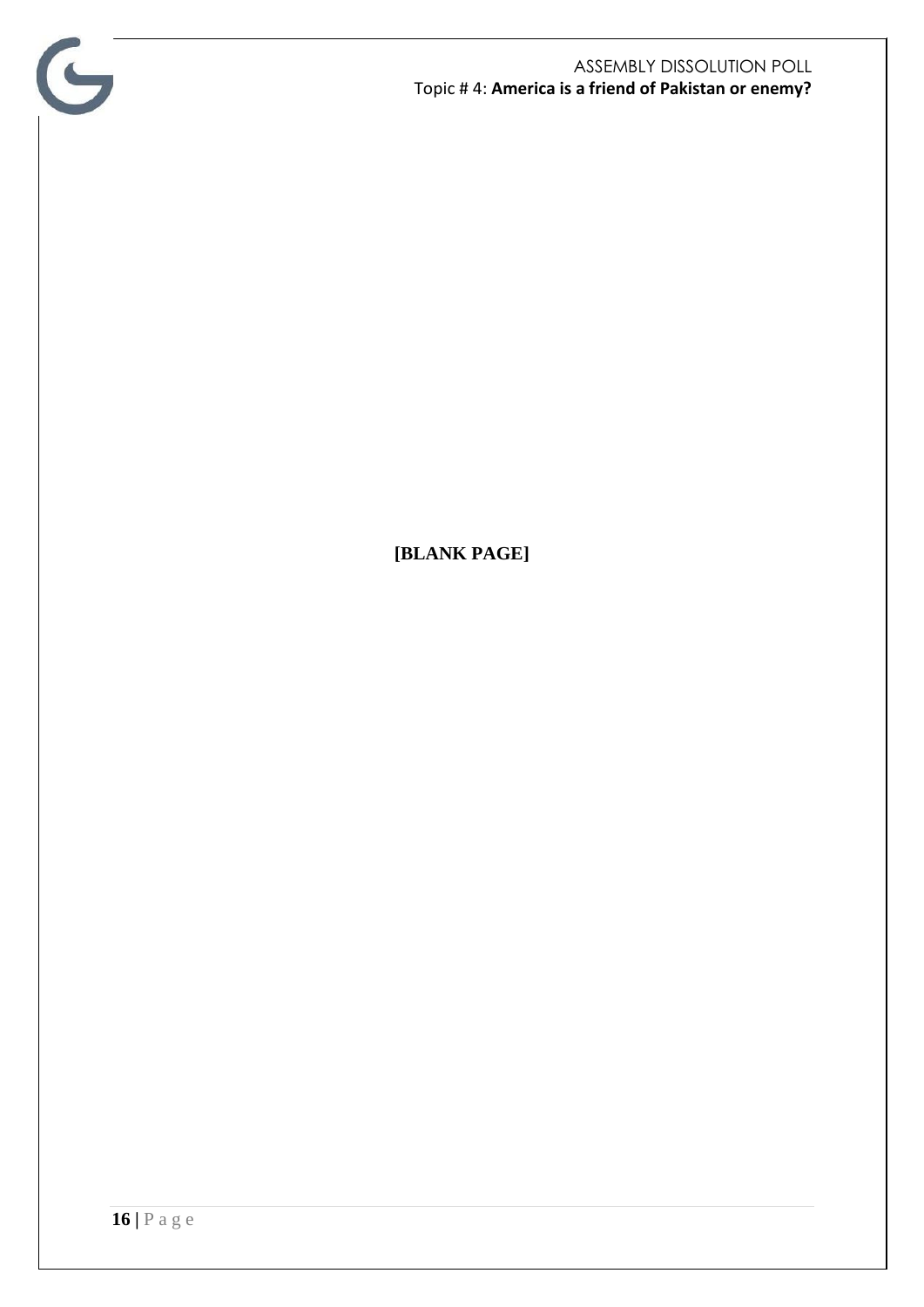

Question: **Some people think that America is a friend of Pakistan, and some people think it is an enemy. what is your opinion?**



**Source:** Powered by Gallup Pakistan, April 03, 2022 – April 04, 2022

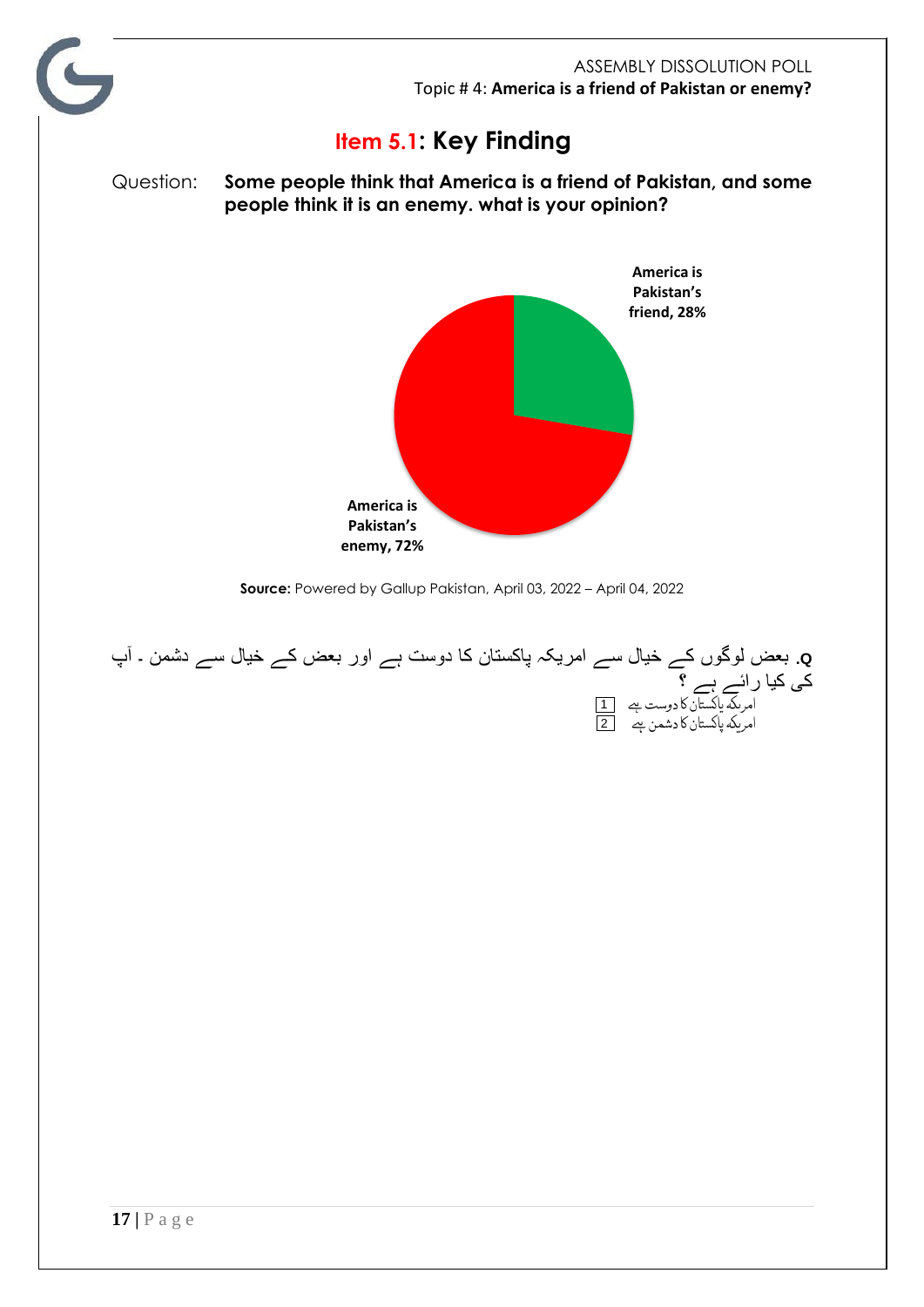



# **Item 5.1: Statistical Analysis**

### Question: **Some people think that America is a friend of Pakistan, and some people think it is an enemy. what is your opinion?**

|                                |            | <b>America is</b><br><b>Pakistan's friend</b> | America is<br>Pakistan's enemy |
|--------------------------------|------------|-----------------------------------------------|--------------------------------|
| <b>All Pakistan Average</b>    |            | 28%                                           | 72%                            |
| <b>Gender</b>                  |            |                                               |                                |
|                                | Male       | 27%                                           | 73%                            |
|                                | Female     | 34%                                           | 66%                            |
| <b>Province</b>                |            |                                               |                                |
|                                | Punjab     | 25%                                           | 75%                            |
|                                | Sindh      | 38%                                           | 62%                            |
|                                | <b>KPK</b> | 22%                                           | 78%                            |
| <b>Future Voting Intention</b> |            |                                               |                                |
|                                | PTI        | 20%                                           | 80%                            |
|                                | PML-N      | 35%                                           | 65%                            |
|                                | <b>PPP</b> | 34%                                           | 66%                            |

**Source:** Powered by Gallup Pakistan, April 03, 2022 – April 04, 2022

• *Sample size was small in Balochistan and therefore disaggregation of result for Balochistan is not statistically significant*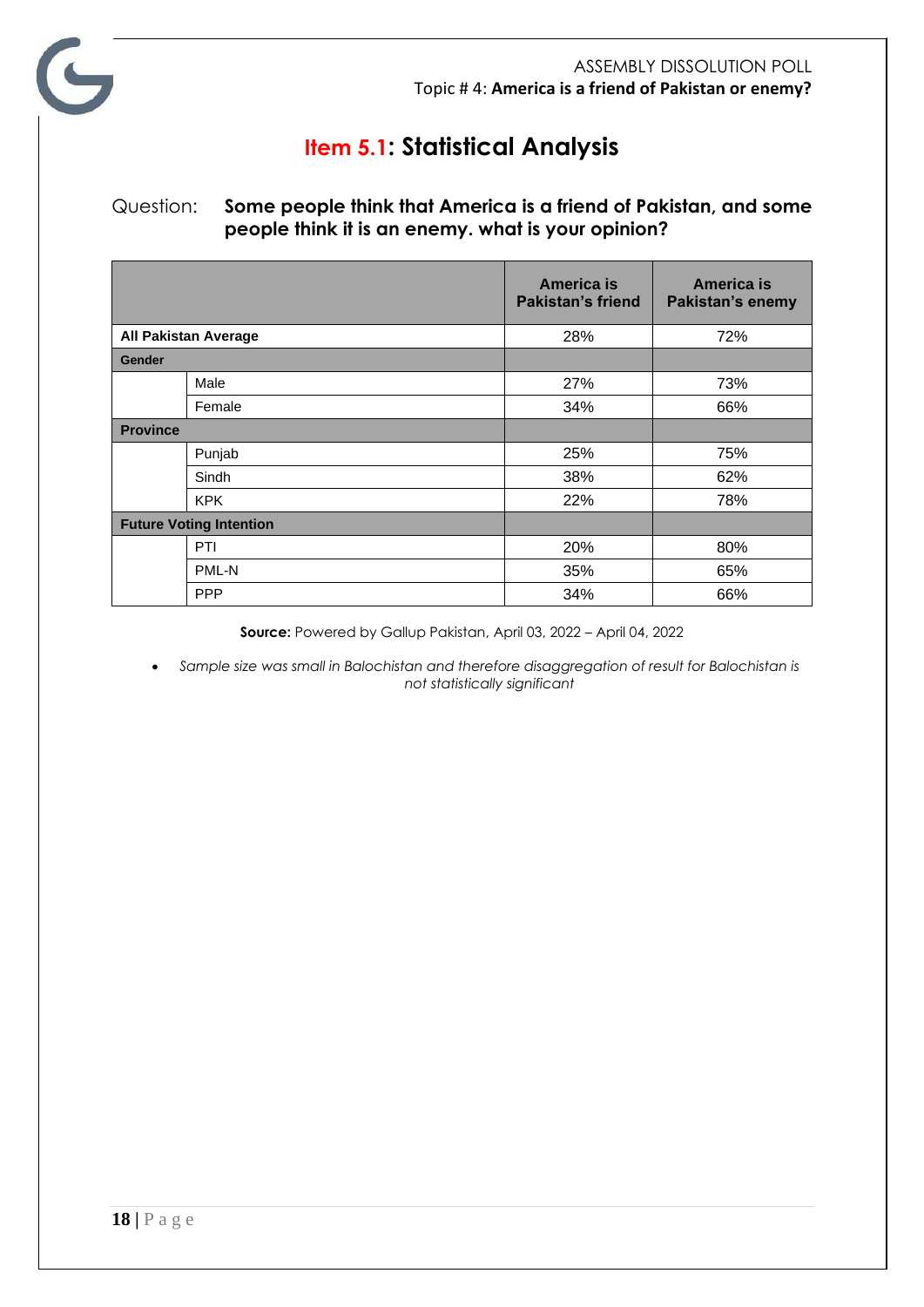

## **SUMMARY METHODOLOGY**

| <b>Sample size</b> | : 800 Households<br>(18+ Males and Females)              |
|--------------------|----------------------------------------------------------|
| Coverage           | : National Cross Section<br>All Pakistan Urban and Rural |

### **Breakdown**

### **Provincial Breakdown:**

|                    | Weighted |
|--------------------|----------|
| Punjab             | 66%      |
| Sindh              | 18%      |
| <b>KPK</b>         | 13%      |
| <b>Balochistan</b> | 4%       |

### **Location Breakdown:**

|                                                                                                    | Weighted |
|----------------------------------------------------------------------------------------------------|----------|
| Large Cities (over 2 million)<br>Medium Cities (over half million)<br>Towns (Population 5000 plus) | 34%      |
| <b>Villages</b>                                                                                    | 64%      |

| Sampling Method    | : Random Digit Dialing          |
|--------------------|---------------------------------|
| Error Margin       | : +3-5% at 95% confidence level |
| Interview Mode     | : Telephonic                    |
| <b>Field Dates</b> | April 03 – April 04, 2022       |

### Gallup Pakistan adheres to ESOMAR/WAPOR Code of Ethics of Opinion and Marketing Research *(form more details please see detailed methodology)*

**Disclaimer:** Gallup Pakistan is not related to Gallup Inc. headquartered in Washington D.C. USA. We require that our surveys be credited fully as Gallup Pakistan (not Gallup or Gallup Poll). We disclaim any responsibility for surveys pertaining to Pakistani public opinion except those carried out by Gallup Pakistan, the Pakistani affiliate of Gallup International Association. For details on Gallup

International Association see website: **WWW.gallup-international.com** 

Gallup Pakistan has provided this data in the public interest and gratis. It cannot be held liable, contractually or otherwise, to the users of this data.

Gallup Pakistan has conducted this poll according to the ESOMAR Code of Ethics and internationally recognized principles of scientific polling. The results in this Report do not represent views held by the authors or Gallup Pakistan. The results only represent public opinion, computed on the basis of views expressed by anonymous respondents selected through the procedure outlined in the Methodology section of this Report.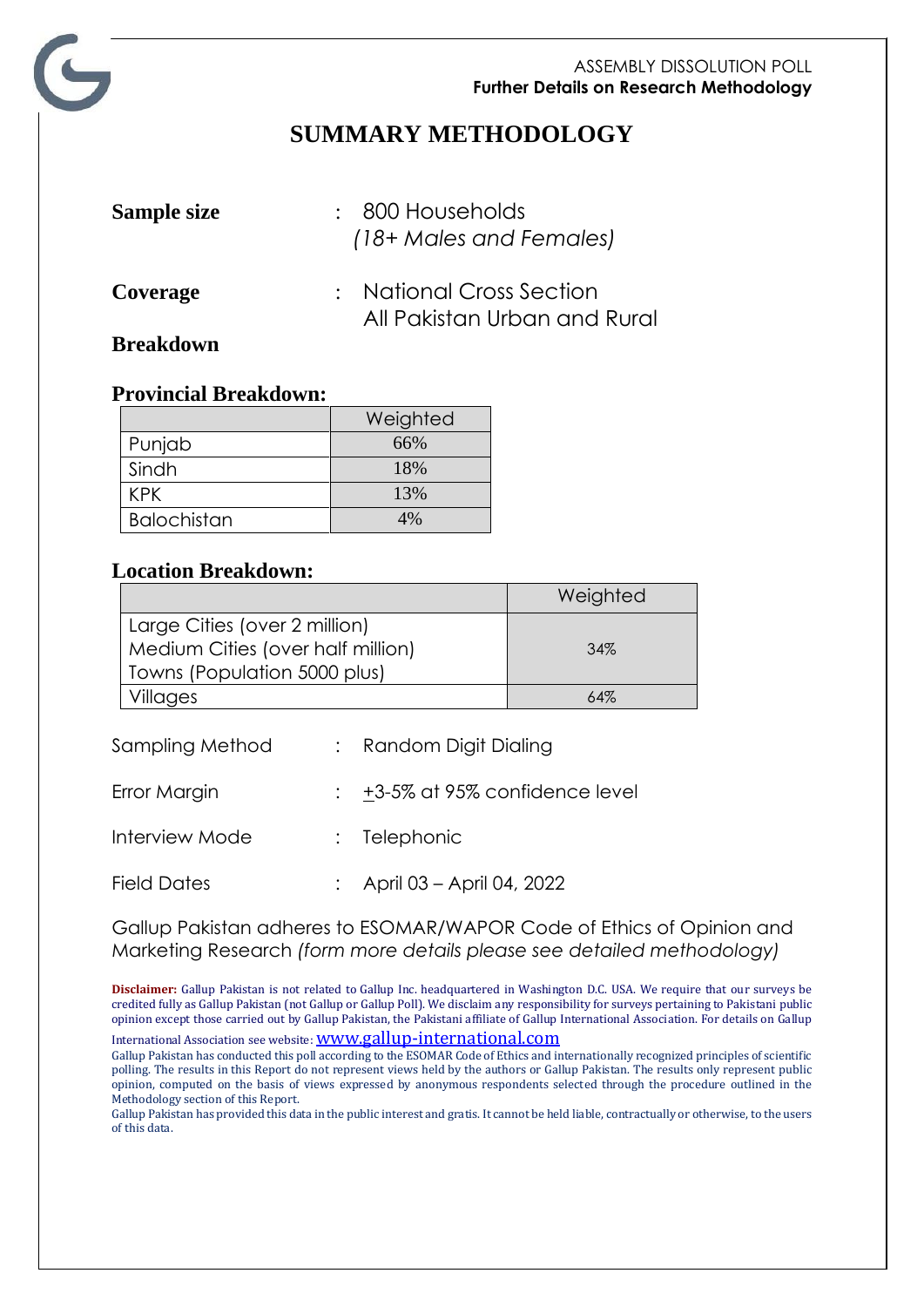### **Note on Sample Size**

The sample size used in this survey is quite adequate even in comparison to international standards. Gallup US Daily poll is 500 and the Gallup Poll Social Series is 1000, both having track record of reliable predictability for USA (a country nearly 100 million larger in population of Pakistan). According to Five Thirty-Eight, one of the most credible sources on polling in the US: "Surveying 2,000 voters substantially reduces error compared with surveying 400 of them, but surveying 10,000 voters will produce only marginal improvements in accuracy compared with the 2,000- person survey".

Obviously, choosing a higher confidence interval will give greater accuracy to the survey results, however, as the chart below shows, at a certain point the benefits of conducting more surveys begins to tail off:



25 interviews has a confidence interval of 19.6 and 100 interviews has a confidence interval of 9.8, whilst it falls to 4.4 at 500 interviews and 3.1 at 1000 interviews. However, a further 1000 interviews only lowers the confidence interval by 0.9 to 2.2. A confidence interval of 1 (not shown on the graph) would require a massive 9604 interviews.

### **Is a larger sample always better than a smaller sample?**

Larger samples are generally more precise, but sometimes not. The important rule in sampling is not how many poll respondents are selected but, instead, how they are selected. A reliable sample selects poll respondents randomly or in a manner which insures that everyone in the area being surveyed has a known chance of being selected.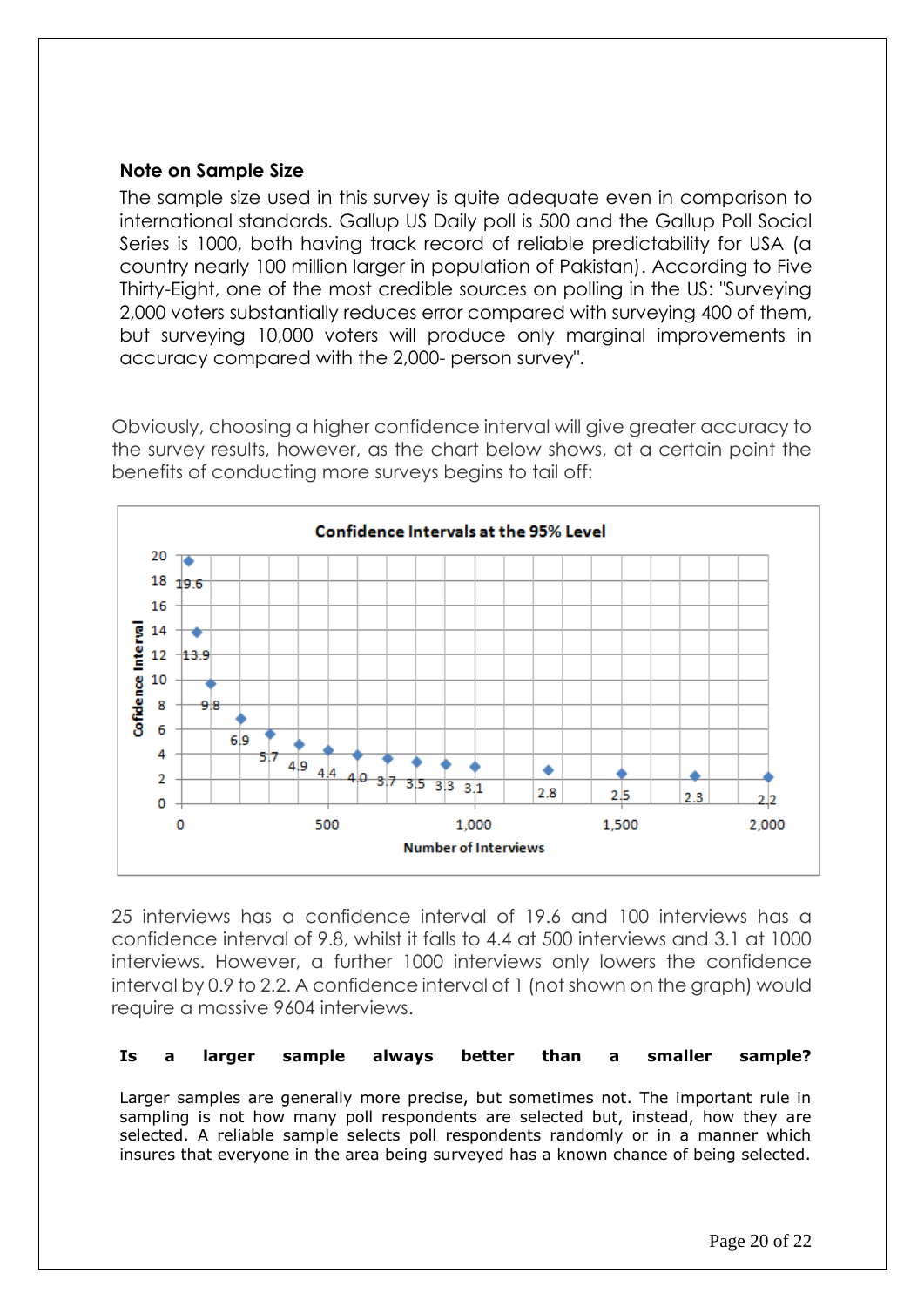### **How do you interpret Error Margins?**

How do you interpret a margin of error? Suppose you know that 51% of people sampled say that they plan to vote for Mr X in the upcoming election. Now, projecting these results to the whole voting population, you would have to add and subtract the margin of error and give a range of possible results in order to have sufficient confidence that you're bridging the gap between your sample and the population. Supposing a margin of error of plus or minus 3 percentage points, you would be pretty confident that between 48% (= 51% – 3%) and 54% (= 51% + 3%) of the population will vote for Mr X in the election, based on the sample results. In this case, Mr X may get slightly more or slightly less than the majority of votes and could either win or lose the election. This has become a familiar situation in recent years when the media want to report results on Election Night, but based on early exit polling results, the election is "too close to call."

### **What Error Margins do not mean**

The margin of error measures accuracy; it does not measure the amount of bias that may be present. Results that look numerically scientific and precise don't mean anything if they were collected in a biased way